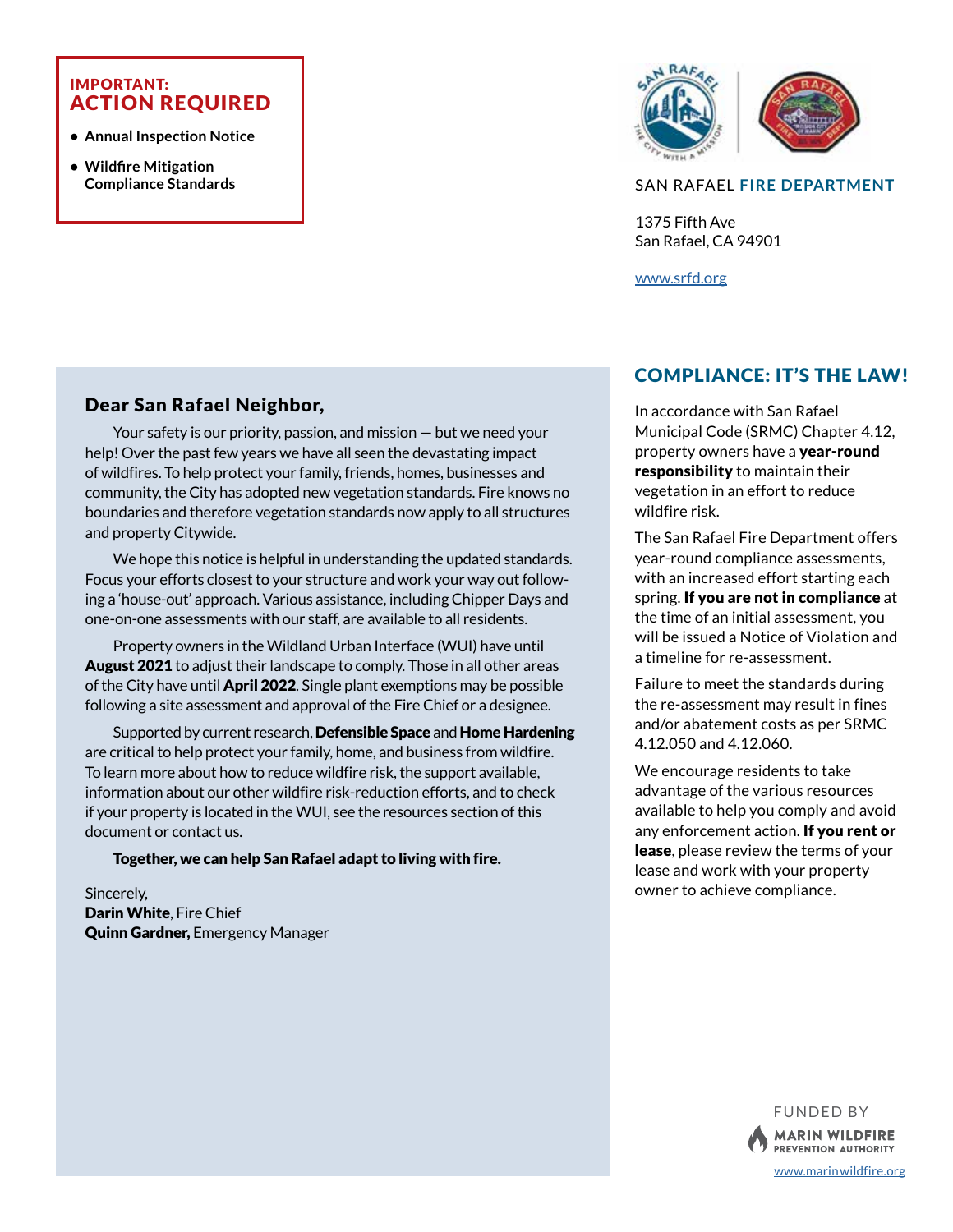# ENVIRONMENTALLY SOUND PRACTICES FOR DEFENSIBLE SPACE

The San Rafael Fire Department recognizes the importance of caring for and maintaining the City's unique and biodiverse natural landscapes. During the process of creating a more fire-resilient community, the City and residents should also prioritize ecological health. Defensible space should be created in a fire-smart, water-wise, and habitat and climate-friendly manner whenever possible.

When creating defensible space around homes and structures, focus on the removal of fire-hazardous and non-native plants. Well-spaced, appropriate, fire-smart replacement plants can help create ecological benefits that include wildlife habitat, attraction of pollinators, conservation of water, and long-term carbon storage. *Review the resources provided to learn more about fire smart planting and maintenance.*



# WHAT IS DEFENSIBLE SPACE?

Defensible Space (D-space) is at least a 100-foot buffer around structures to slow or stop the spread of wildfire and help protect your home from catching fire. Using specific standards for each zone, D-space advocates for fire-smart plant and ground cover selection as well as adequate spacing and maintenance, NOT the complete removal of all vegetation. *See Protect Your Home and Community from Wildfire section for D-space guidance.*



**We Are Here To Help** [SRFD.org](http://www.srfd.org) [srfd.dspace@cityofsanrafael.org](mailto:srfd.dspace%40cityofsanrafael.org?subject=) Info Line: 415-721-2875

**¿Hablas español?** Visite [srfd.org/espanol](https://www.cityofsanrafael.org/espanol)

#### REMOVE COMBUSTIBLE VEGETATION

**The plants below are considered Combustible Vegetation by the City of San Rafael (SRMC 4.12.020) and must be removed within 30 feet of structures:**



**Juniper** (genus Juniperus) **Acacia** (genus Acacia) **Bamboo** (genus Bambusa)



Combustible Vegetation and additional fire hazardous plants include: Black Sage; Chamise/Greasewood; Chaparral Pea; Chinquapin, Giant; Coyote Brush;





**Italian Cypress**  (Cupressus sempervirens)

California Sagebrush; Scrub Oak (brushy oaks); Bluegum Eucalyptus; Gorse; Pampas Grass; French, Scotch, and Spanish Broom.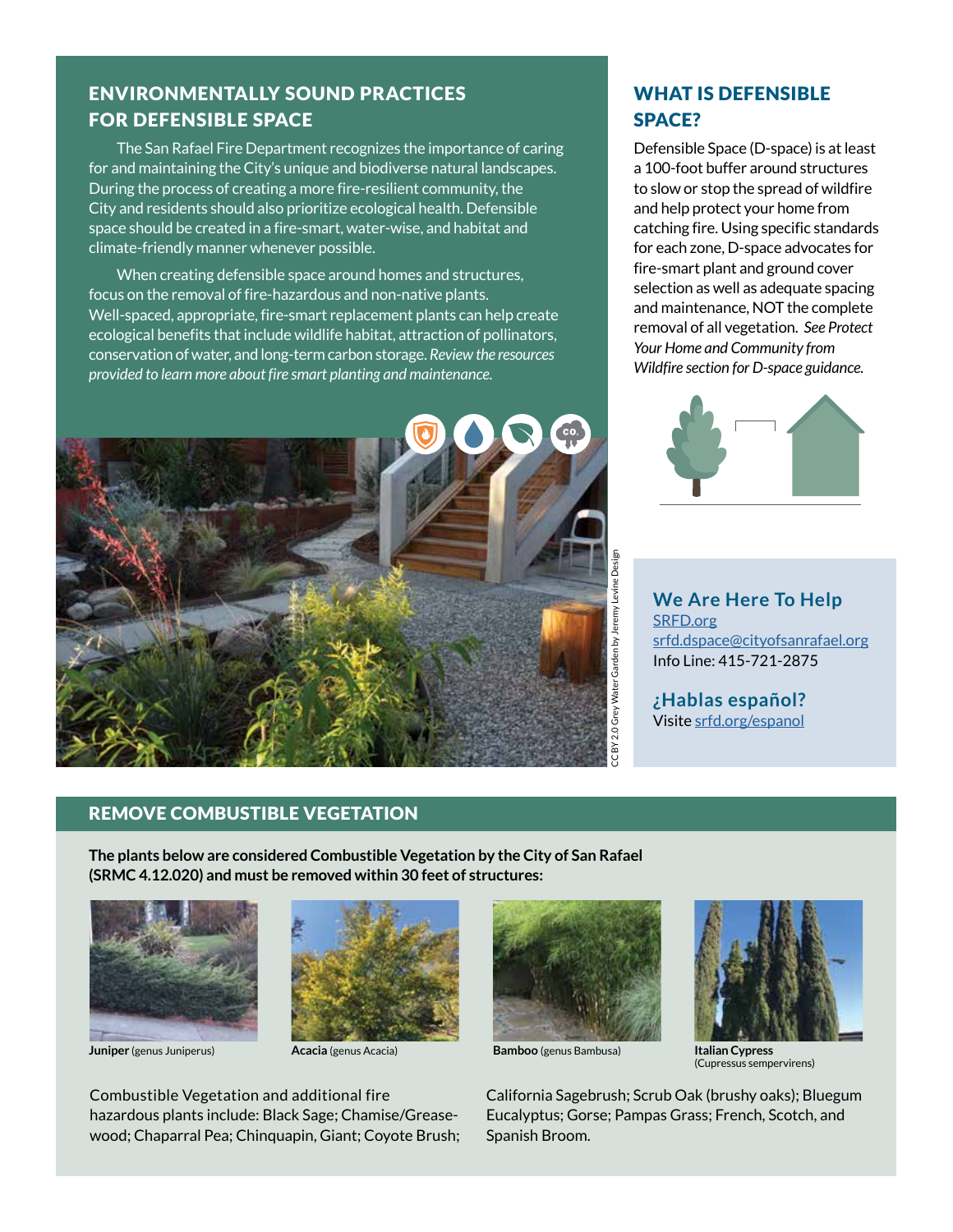# Protect Your Home and Community from Wildfire

#### CREATE AND MAINTAIN DEFENSIBLE SPACE

San Rafael's specific requirements are summarized here. For the full text, please visit [www.srfd.org](http://www.srfd.org)

### ZONE 0: The Immediate Zone | within 5'

- Remove accumulated leaves, needles and dead vegetative growth from the roof, gutters, decks, porches, and stairways.
- All vegetation in this zone shall be well-irrigated and free from dead or dying material. Trim to avoid contact with structure.
- Maintain adequate space between tree canopies. Remove all dead and dying branches.
- Remove all Combustible Vegetation. Remaining plants shall not be continuous. *See Remove Combustible Vegetation section.*
- Avoid fire-hazardous plants, particularly under or near windows.
- Mulch should not make contact with structure. Rock and pavers are encouraged.

# ZONE 1: Intermediate Zone | within 30'

- Remove all Junipers, Bamboo, Acacia, and Italian Cypress.
- Remove all vegetation within 10 feet of chimney or stovepipe.
- Keep woodpiles and other highly combustible material at least 10 feet from structures.

# Keep it lean, green, and clean.

In every zone, remove lower tree branches, maintain adequate space between plants and trees, keep highly combustible material away from structures and remove dead vegetation. Choose fire smart plants.



# ZONE 2: Extended Zone | within 100'

- Remove lower tree branches within 5 feet of the ground, not to exceed  $\frac{1}{3}$  of the tree's total height.
- Cut and remove grasses and weeds to a maximum height of 3 inches.
- Loose surface material, including leaves, twigs, and mulch, should be no more than 3 inches deep.
- Remove all Combustible Vegetation (single-specimen exemptions may apply). *See Remove Combustible Vegetation section.*
- Considering slope, maintain adequate horizontal and vertical spacing to prevent a "fire bridge" or "ladder." *See Plant and Tree Spacing section.*
- Remove piles of dead vegetation.

## ACCESS ZONE | roadways & driveways

• Assure safe access and egress by maintaining vegetation within 10 feet of roadways and driveways similarly to the Immediate Zone. Provide for 13½ foot clearance above roadway.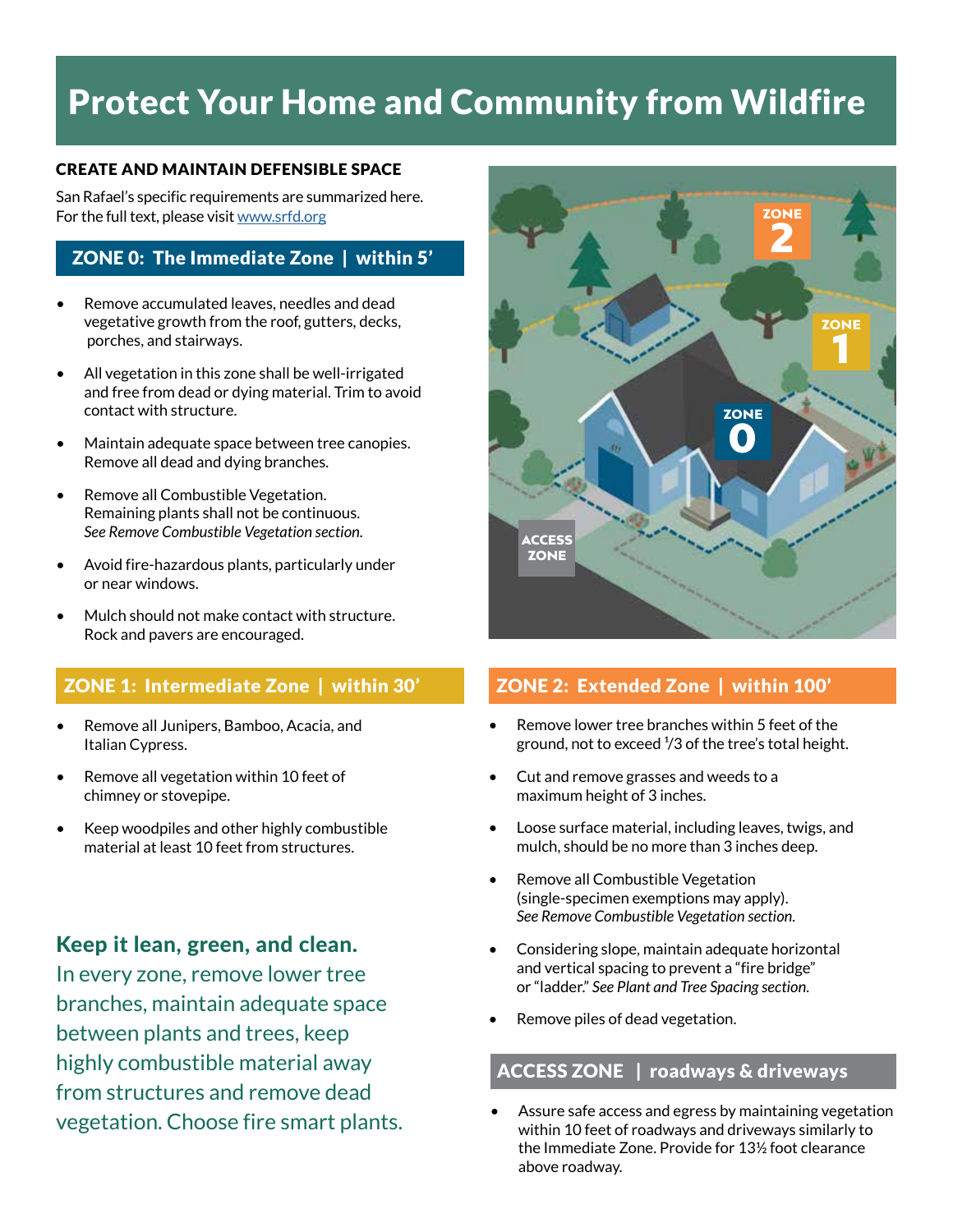# PLANT AND TREE SPACING

#### Spacing between grass, shrubs, trees, and combustible materials is crucial to reduce the spread of wildfires.



## HARDEN YOUR HOME AND PROTECT AGAINST EMBER IGNITIONS





**Follow the suggestions below to help protect your home and business from ember ignitions.**

- $\Box$  Clean roofs, gutters, and vents of dead leaves, pine needles, and debris.
- $\Box$  Enclose or cover gaps over  $\frac{1}{8}$  inch with metal mesh. This includes vents, eaves, and soffits.
- $\Box$  Screen or box in areas under patios and decks to prevent debris from accumulating. Remove anything stored underneath.



 $\Box$  Move combustible material away from exterior walls.

CC BY USFWS Northeast Region

š

- $\Box$  Prevent ember penetration: Seal gaps around openings and reaffix missing shingles.
- $\Box$  Install spark arrester on chimneys (even if not used).
- $\Box$  Consider replacing or treating combustible building materials, such as wood shingles, wood siding, and poorly maintained wood decks or steps.